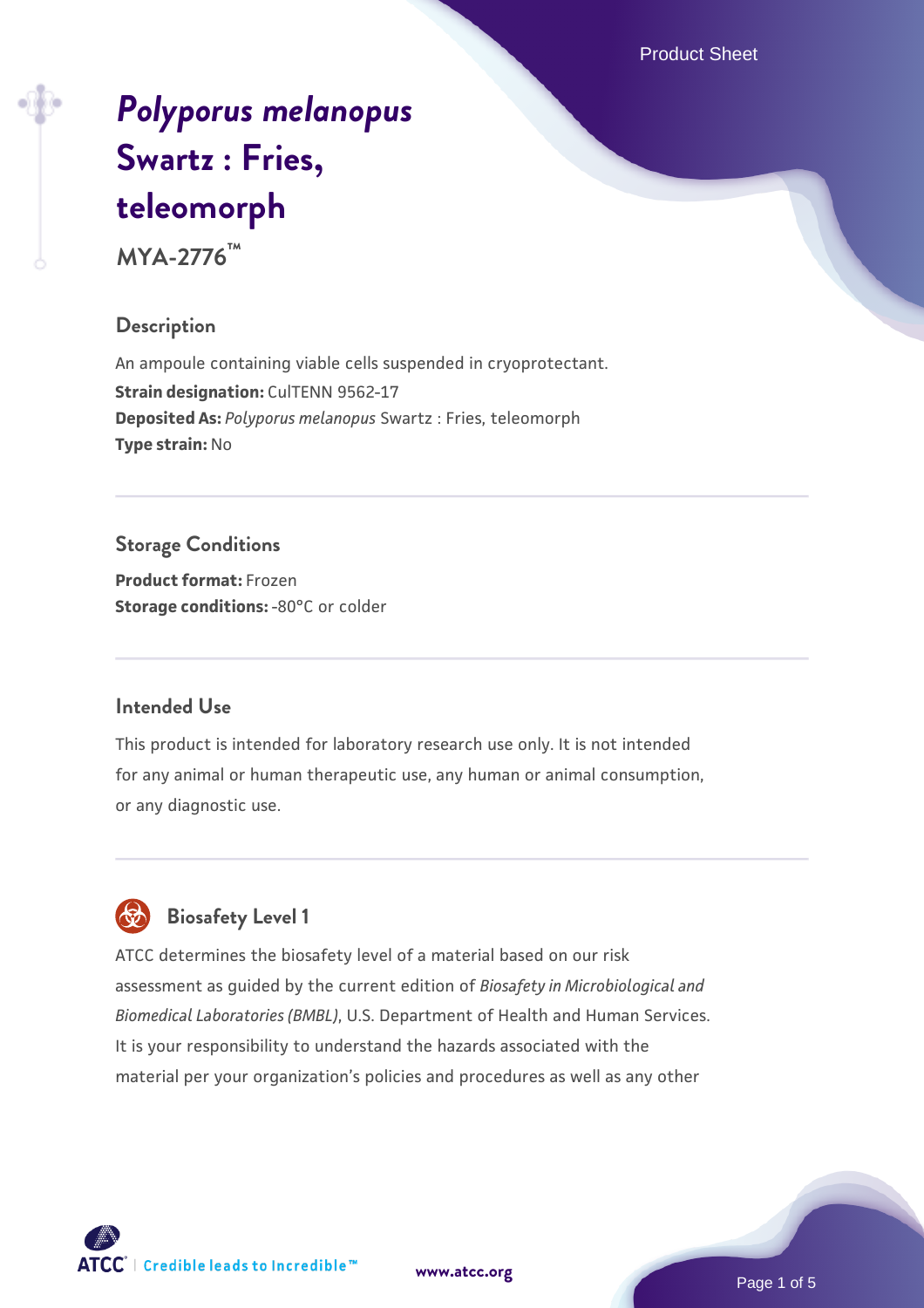#### **[Polyporus melanopus](https://www.atcc.org/products/mya-2776) [Swartz : Fries, teleomorph](https://www.atcc.org/products/mya-2776)** Product Sheet **MYA-2776**

applicable regulations as enforced by your local or national agencies.

ATCC highly recommends that appropriate personal protective equipment is always used when handling vials. For cultures that require storage in liquid nitrogen, it is important to note that some vials may leak when submersed in liquid nitrogen and will slowly fill with liquid nitrogen. Upon thawing, the conversion of the liquid nitrogen back to its gas phase may result in the vial exploding or blowing off its cap with dangerous force creating flying debris. Unless necessary, ATCC recommends that these cultures be stored in the vapor phase of liquid nitrogen rather than submersed in liquid nitrogen.

#### **Certificate of Analysis**

For batch-specific test results, refer to the applicable certificate of analysis that can be found at www.atcc.org.

## **Handling Procedures**

**Frozen ampoules** packed in dry ice should either be thawed immediately or stored in liquid nitrogen. If liquid nitrogen storage facilities are not available, frozen ampoules may be stored at or below -70°C for approximately one week. **Do not under any circumstance store frozen ampoules at refrigerator freezer temperatures (generally -20°C)**. Storage of frozen material at this temperature will result in the death of the culture.

- 1. To thaw a frozen ampoule, place in a **25°C to 30°C** water bath, until just thawed **(approximately 5 minutes)**. Immerse the ampoule just sufficient to cover the frozen material. Do not agitate the ampoule.
- 2. Immediately after thawing, wipe down ampoule with 70% ethanol and aseptically transfer at least 50 µL (or 2-3 agar cubes) of the content

 $\mathsf{ATCC}^*$   $\vdash$  Credible leads to Incredible  $\mathbb {m}$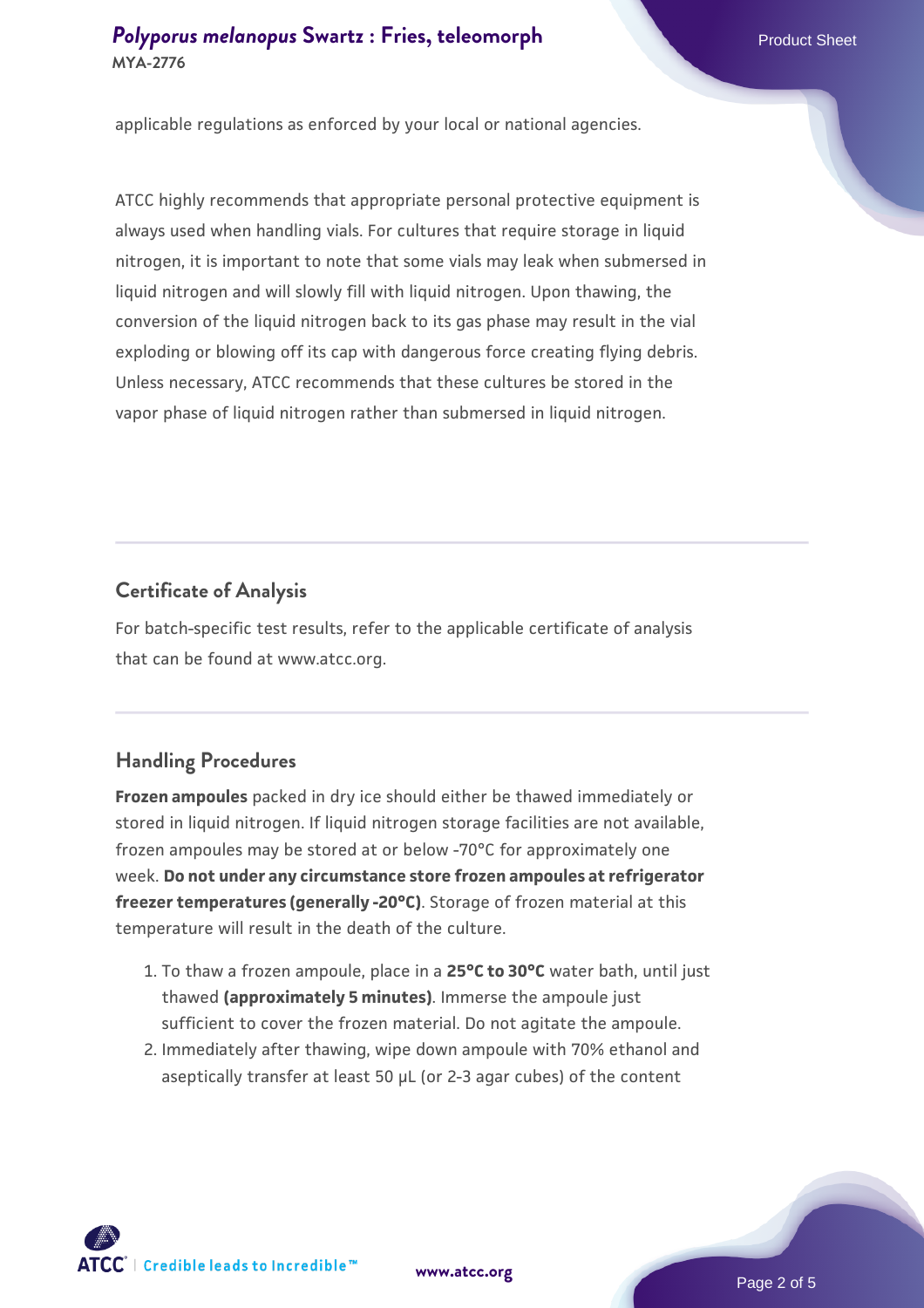#### **[Polyporus melanopus](https://www.atcc.org/products/mya-2776) [Swartz : Fries, teleomorph](https://www.atcc.org/products/mya-2776)** Product Sheet **MYA-2776**

onto a plate or broth with medium recommended.

- 3. Incubate the inoculum/strain at the temperature and conditions recommended.
- 4. Inspect for growth of the inoculum/strain regularly for up to 4 weeks. The time necessary for significant growth will vary from strain to strain.

#### **Material Citation**

If use of this material results in a scientific publication, please cite the material in the following manner: *Polyporus melanopus* Swartz : Fries, teleomorph (ATCC MYA-2776)

#### **References**

References and other information relating to this material are available at www.atcc.org.

#### **Warranty**

The product is provided 'AS IS' and the viability of ATCC<sup>®</sup> products is warranted for 30 days from the date of shipment, provided that the customer has stored and handled the product according to the information included on the product information sheet, website, and Certificate of Analysis. For living cultures, ATCC lists the media formulation and reagents that have been found to be effective for the product. While other unspecified media and reagents may also produce satisfactory results, a change in the ATCC and/or depositor-recommended protocols may affect the recovery, growth, and/or function of the product. If an alternative medium formulation or reagent is used, the ATCC warranty for viability is no longer valid. Except as expressly set forth herein, no other warranties of any kind are provided, express or implied, including, but not limited to, any implied

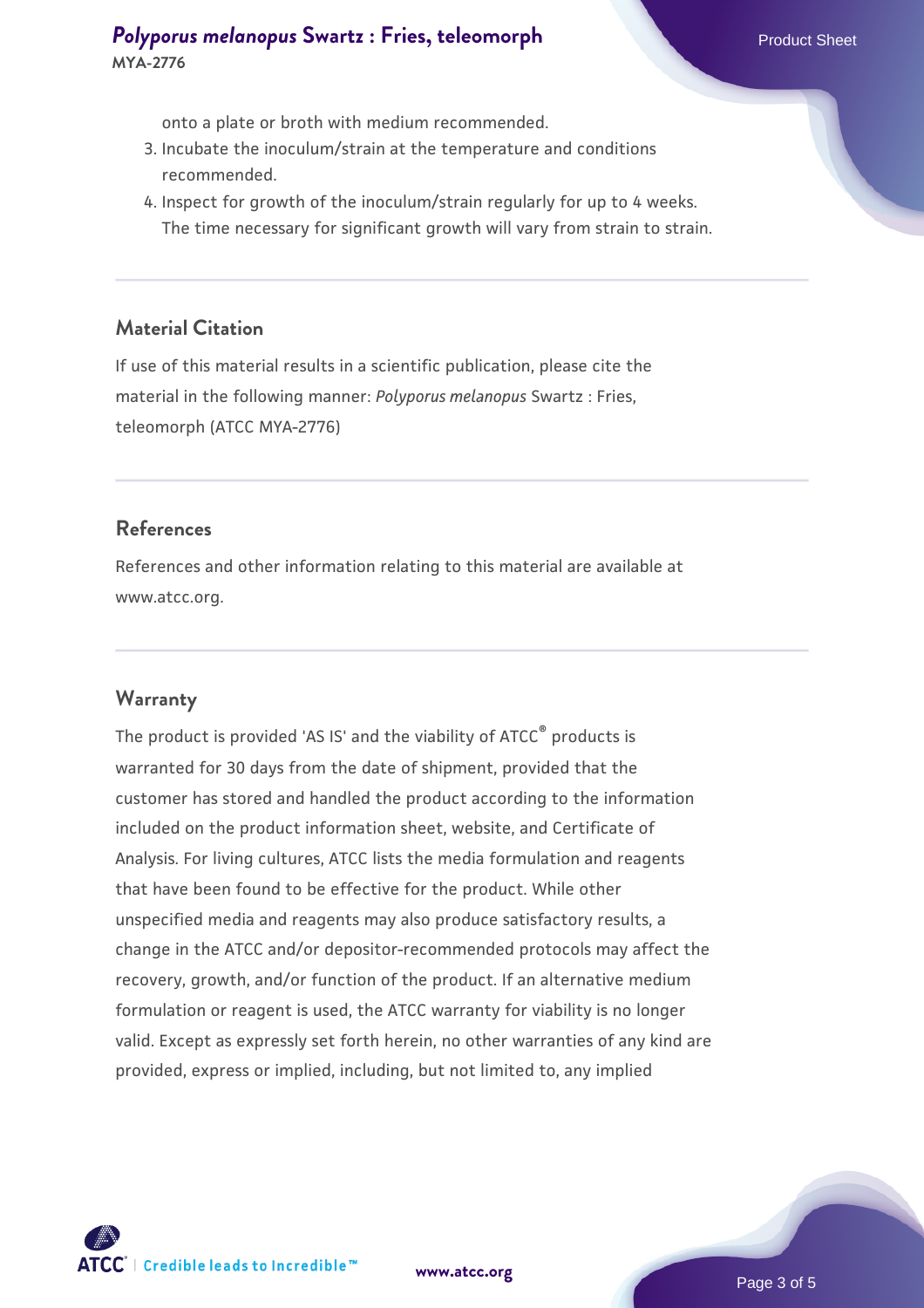## **[Polyporus melanopus](https://www.atcc.org/products/mya-2776) [Swartz : Fries, teleomorph](https://www.atcc.org/products/mya-2776)** Product Sheet **MYA-2776**

warranties of merchantability, fitness for a particular purpose, manufacture according to cGMP standards, typicality, safety, accuracy, and/or noninfringement.

#### **Disclaimers**

This product is intended for laboratory research use only. It is not intended for any animal or human therapeutic use, any human or animal consumption, or any diagnostic use. Any proposed commercial use is prohibited without a license from ATCC.

While ATCC uses reasonable efforts to include accurate and up-to-date information on this product sheet, ATCC makes no warranties or representations as to its accuracy. Citations from scientific literature and patents are provided for informational purposes only. ATCC does not warrant that such information has been confirmed to be accurate or complete and the customer bears the sole responsibility of confirming the accuracy and completeness of any such information.

This product is sent on the condition that the customer is responsible for and assumes all risk and responsibility in connection with the receipt, handling, storage, disposal, and use of the ATCC product including without limitation taking all appropriate safety and handling precautions to minimize health or environmental risk. As a condition of receiving the material, the customer agrees that any activity undertaken with the ATCC product and any progeny or modifications will be conducted in compliance with all applicable laws, regulations, and guidelines. This product is provided 'AS IS' with no representations or warranties whatsoever except as expressly set forth herein and in no event shall ATCC, its parents, subsidiaries, directors, officers, agents, employees, assigns, successors, and affiliates be liable for indirect, special, incidental, or consequential damages of any kind in connection with or arising out of the customer's use of the product. While reasonable effort is made to ensure authenticity and reliability of materials on deposit, ATCC is not liable for damages arising from the misidentification or misrepresentation of such materials.



**[www.atcc.org](http://www.atcc.org)**

Page 4 of 5